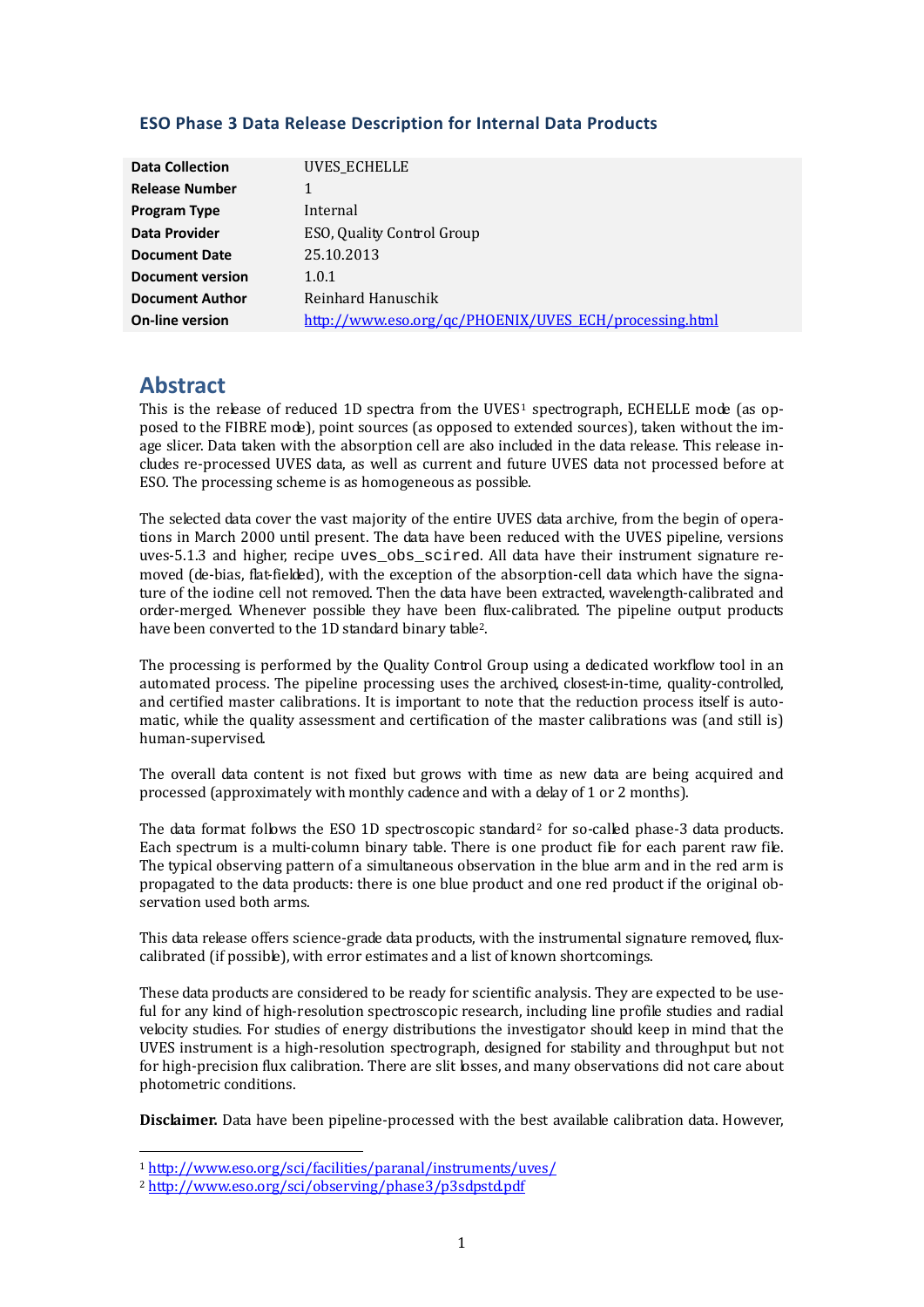please note that the adopted reduction strategy may not be optimal for the original scientific pur‐ pose of the observations, nor for the scientific goal of the archive user.

You may also want to consult the  $\Omega$ -line version of this documentation<sup>[3](#page-1-0)</sup> which is a living document and has further useful links and more details.

## **Release Content**

The UVES ECHELLE IDP release is a stream release. The overall data content is not fixed but grows with time as new data are being acquired and processed (approximately with monthly cadence and with a delay of 1 or 2 months). The data is tagged with "UVES ECHELLE" in the ESO archive user interface4.

The first data were published under UVES\_ECHELLE in September 2013, with UVES data from the begin of operations (March 2000 ) until May 2013. The archive is being filled chronologically. New data taken after May 2013 are being added at roughly monthly intervals and with a delay of 1 or 2 months, when all master calibrations for the corresponding time interval are available.

## **D ata Selection**

D ata selection is entirely rule‐based. It is organized along the following criteria:

- instrument=UVES, observing technique (DPR.TECH) = ECHELLE or ECHELLE,ABSORPTION‐CELL (**not:** ECHELLE,SLICER or ECHELLE,ABSORPTION‐ CELL,SLICER or FIBRE)
- ategory (DPR.CATG) = SCIENCE c
- type (DPR.TYPE) = OBJECT or OBJECT,POINT (**not:** OBJECT,EXTENDED)

*A priori,* no selection is made on the basis of observing mode (visitor or service), nor on settings. UVES ECHELLE settings are defined by the combination of binning, central wavelength and dichroic filter<sup>5</sup>.

*De facto* we can process only those science data for which certified master calibrations can be found in the archive. These master calibrations were also processed by the Quality Control Group but much earlier in time, close to the date of acquisition in order to provide quick quality feedback to the Observatory. The operational selection pattern for master calibrations evolved over the years. It reflects pipeline evolution and calibration plan changes, and also manpower constraints. In the early years of UVES, the processing focus was on calibrations taken in standard settings and for Service Mode (SM) science data. Later, the calibration scheme was extended to non-standard settings (at best-effort basis), ignoring the Service/Visitor Mode (VM) distinction.

Therefore the completeness ratio for the UVES Echelle science data in this stream is inhomogene‐ ous. For the early years (until 2002) almost no VM data are included. Later, the fraction is close to complete.

Note that the fact that a certain UVES raw file does not have a product in this release does not imply a quality issue with the raw data. It is more likely that this raw file falls into the category of VM science taken in the early years of UVES in non-standard settings. Such data would most likely process fine manually.

In general, the master calibrations were processed with different (earlier) pipeline versions than the science data in this stream. This is not considered an issue since the calibration recipes of the UVES pipeline did not strongly evolve with time.

Science data with the PROGID starting with 60. or 060. have been de-selected, considering them as

<u> 1989 - Johann Stein, marwolaethau a bh</u>

<span id="page-1-0"></span><sup>3</sup> [http://www.eso.org/qc/PHOENIX/UVES\\_ECH/processing.html](http://www.eso.org/qc/UVES/pipeline/settings.html)

<sup>4</sup> http://archive.eso.org/wdb/wdb/adp/phase3\_spectral/form

[<sup>5</sup> more under http://www.eso.org/qc/UVES/pipeline/settings.html](http://www.eso.org/qc/UVES/pipeline/settings.html)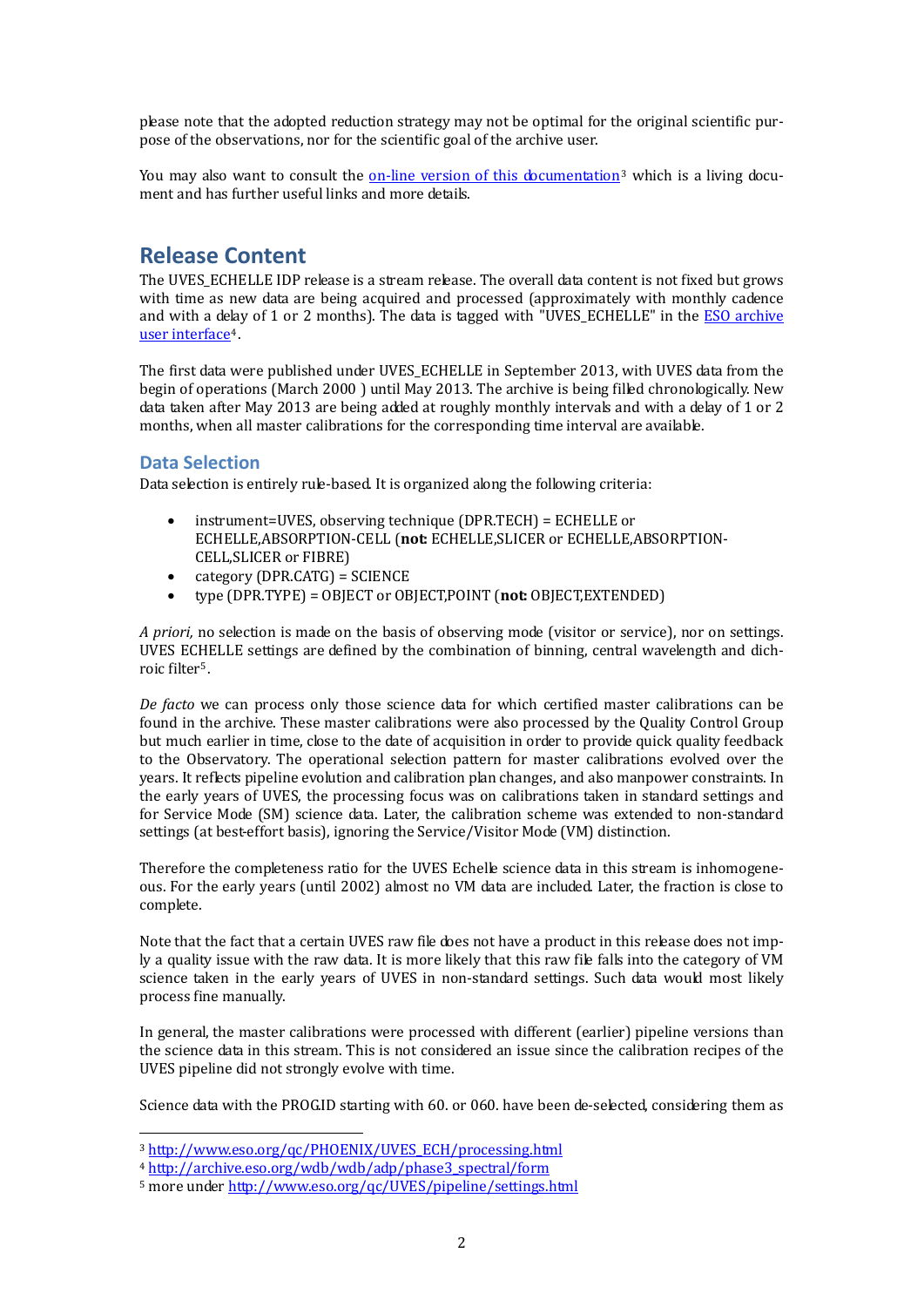test data. Data taken at daytime (with obviously wrong 'SCIENCE' tag) have been ignored. Otherwise the metadata tag 'SCIENCE' has been blindly accepted from the raw data (originally defined by the PI), thus including sometimes standard stars. This is often evident from the OBJECT metadata key. Also, there are rare cases when test observations were executed under the SCIENCE label. Most very short exposures with no signal fall into that category but have not been suppressed.

All data have been processed up to the wavelength calibration step. The extraction method was always OPTIMAL. The last step, the flux calibration, was undertaken with master response curves (see below). These do not exist for all settings, not even for all standard settings. The products which could be flux-calibrated have the highest reduction level (FLUXCAL=ABSOLUTE, ORIGFILE names start with UV\_SFLX), while the others have FLUXCAL=UNCALIBRATED, names start with UV\_SRED (if taken without absorption cell) or UV\_SREA (if taken with the absorption cell).

There is no raw data selection based on quality. Likewise, we have not considered OB grades: the observations might have any grade between A and D, or X. The availability, or non‐availability, of a particular file in this release does not infer any claim about the data quality. E.g. saturated pixels are not flagged by the pipeline. The user is asked to carefully check the data for those cases.

Each product file has exactly one parent raw file. Multiple observations from the same OB *have not been combined.*

## **Release Notes**

<span id="page-2-0"></span>The data reduction used the standard UVES pipeline recipe uves obs scired. Find a description of the science recipe in the User Manual<sup>6</sup>.

All recipe parameters used were default, except for:

- reduce.extract.kappa=20 (threshold for cosmic ray rejection, default is 10 and was applied in many cases; choice changed over time);
- reduce.ffmethod=pixel (with 'pixel', flat-fielding is done in pixel-pixel space, before extraction; the alternative option is 'extract', in pixel-order space, after extraction, which is the default; the 'pixel' method has been chosen for all data with **central wavelength > 760nm** to suppress residual fringes from the flat field, which would remain with 'extract'; the 'pixel' method has the disadvantage to introduce some artifacts at the order begin and end, therefore it needs a reduction of the inter‐order overlap and thereby creates larger spectral gaps in the red wavelength ranges beyond 880 nm; the 'extract' method has been chosen for all data with central wavelength below 760nm);
- reduce.merge\_delt1=14 and reduce.merge\_delt2=4 (related to the previous point: this is the amount in pixels of the order begin and end to be truncated; only applied to data with **central wavelength ≥ 760nm).**

The extraction method (reduce.extract.method) was always 'optimal' (as opposed to 'linear'). The pipeline uses an initial SNR estimate, based on which it selects the appropriate cross-order extraction profile (Gauss, Moffat, Virtual). Find more details in the User Manual<sup>[6](#page-2-0)</sup>, section 1 1.1.13.

| type (pro.catg)   | name<br>(first part) | mandatory*<br>optional** | content                                                                                  |
|-------------------|----------------------|--------------------------|------------------------------------------------------------------------------------------|
| MASTER_BIAS_{ccd} | UV_MBIA              | mandatory                | master bias: created from 5 raw bias<br>frames; removes bias level and bias<br>structure |
| ORDER_TABLE_{ccd} | UV PORD              | mandatory                | order table: contains a description of                                                   |

#### **Master Calibrations used for data reduction**

6 under the UVES link in <http://www.eso.org/sci/software/pipelines/>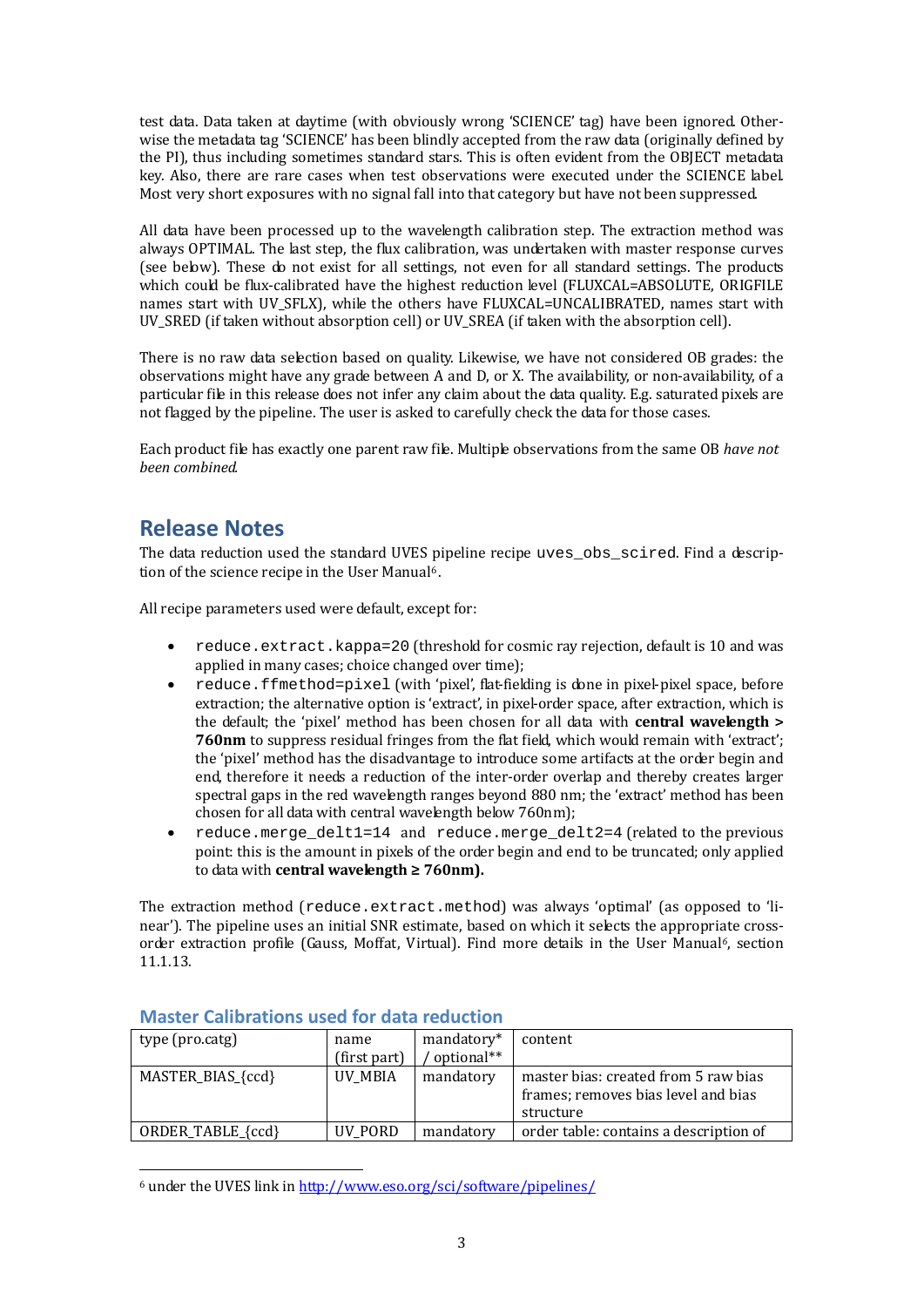|                       |                |           | the echelle order position, used for<br>extraction                                                                                                                                                                                 |
|-----------------------|----------------|-----------|------------------------------------------------------------------------------------------------------------------------------------------------------------------------------------------------------------------------------------|
| LINE_TABLE_{ccd}      | UV_PLI13<br>or | mandatory | line tables (either three, one for each<br>third of the extraction slit, or one for                                                                                                                                                |
|                       | UV_PLIN        |           | the whole slit), giving the dispersion<br>solution for the extracted spectra                                                                                                                                                       |
| MASTER_FLAT_{ccd}     | UV_MFLT        | mandatory | master flat: created from three raw<br>flats; used for: removing gain noise,<br>removing the echelle function,<br>removing slit noise; introducing lamp<br>response                                                                |
| MASTER_RESPONSE_{ccd} | UV MRSP        | optional  | response curve used for flux<br>calibration; derived from selected sets<br>of standard star measurements,<br>collected for most (but not all)<br>standard settings; removes lamp<br>response and remaining instrument<br>signature |
| <b>EXTCOEFF TABLE</b> |                | optional  | used to correct for extinction<br>(optional)                                                                                                                                                                                       |

ccd = BLUE | REDL | REDU

\* if missing, pipeline fails

\*\* if missing, final product is not flux-calibrated

### **Pipeline Description**

Information about the UVES pipeline (including downloads and manual) can be found under the URL [http://www.eso.org/sci/software/pipelines/.](http://www.eso.org/sci/software/pipelines/) The QC pages<sup>[7](#page-3-0)</sup> about UVES data contain valuable information about the UVES Echelle data, their reduction and the pipeline recipes.

### **Data Reduction and Calibration**

The QC pages<sup>[8](#page-3-1)</sup> about science reduction describe the details of the main reduction steps. In essence, the bias level and structure is removed, then, depending on the flat-fielding method, either the science data are divided by the flat and then extracted using the order table ('pixel' method), or the other way round ('extract'). Upon extraction, the optimal extraction algorithm determines the sky background and removes the cosmics. Then the extracted orders are wavelength-calibrated, rebinned, and merged, using the line tables. This is the final if no master response curve is available, otherwise that calibration is used to flux‐calibrate the extracted spectrum. If so, the spectrum is delivered in physical units (cgs units). Otherwise it comes in arbitrary units (counts) and contains those instrument or atmospheric signatures which cannot be removed by the flat field (chromatic coating efficiencies, atmospheric extinction) or have been added by the flat field (spectral response of the calibration lamp).

Note that in the case of the absorption‐cell data, the signature of the iodine cell has *not been removed.*

The flux calibration has been applied for the following central wavelengths: 346, 390, 437, 564, 580, 760, and 860 nm.

The UVES Echelle products are wavelength calibrated. No corrections for barycentric or heliocentric motion have been applied. The corresponding values have been calculated by the pipeline from the observation and are stored in the header (HIERARCH.ESO.QC.VRAD.BARYCOR or HELICOR, in  $km/s$ ).

<u> 1989 - Johann Stein, marwolaethau a bh</u>

<span id="page-3-0"></span>[<sup>7</sup>](http://www.eso.org/qc/UVES/pipeline/recipe_science.html) http://www.eso.org/qc/UVES/pipeline/pipe\_gen.html

<span id="page-3-1"></span><sup>8</sup> [http://www.eso.org/qc/UVES/pipeline/recipe\\_science](http://www.eso.org/qc/UVES/pipeline/recipe_science.html).html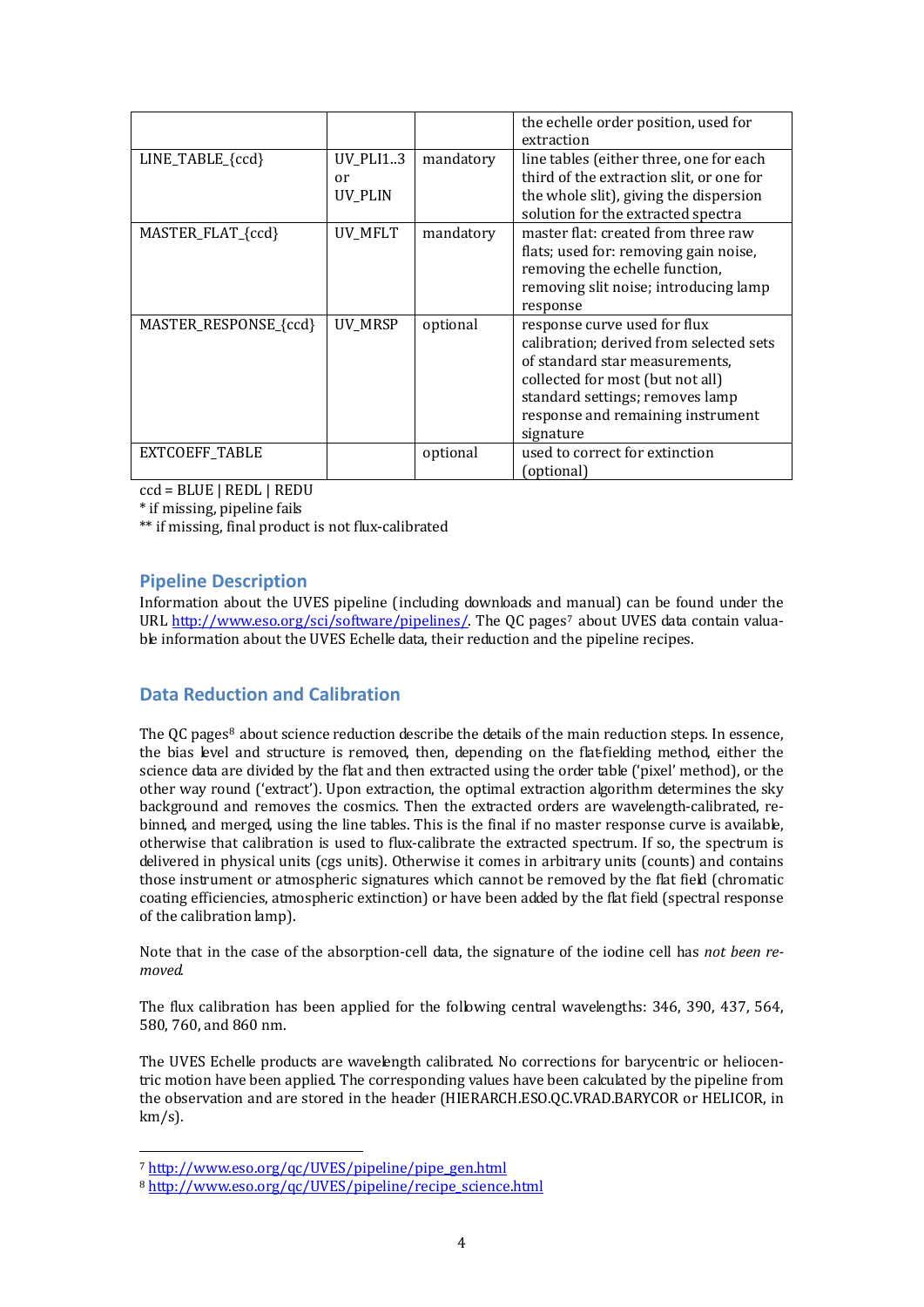The UVES pipeline creates the following product files:

- extracted spectrum (de-bias, flat-fielded, extracted, wavelength-calibrated and rebinned)
- corresponding error file
- background underlying the signal in the slit (sky), by-product from the extraction step
- fluxed spectrum
- corresponding fluxed error

While these pipeline product files are separate (image) fits files, they are finally converted into a single binary table fits file which is the delivered data product, with the wavelength scale as first column and all other products as further columns (see 'File Structure' below).

Contrary to the product files of the UVES pipeline (which generates one product for each detector), the IDP-converted product from the RED arm is a single file. The two non-overlapping red segments have been merged in a single spectrum with non-equal sampling (and no degradation). There is always an unavoidable gap between the two spectral segments due to the geometrical gap between the two red detectors.

## **Data Q uality**

There is some internal quality control on the pipeline process, monitoring:

- quality of the association (checking that the master calibrations are not older than a few days);
- score flag for number of saturated pixels in the raw data;
- QC reports and quick views.

This information has largely been used to improve and fine-tune the processing process. An individual one-by-one inspection of the products has been unaffordable.

**SNR:** the signal-to-noise ratio of the spectra is measured by the ratio of FLUX/ERR (or FLUX\_REDUCED/ERR\_REDUCED giving the equivalent result). Its chromatic slope is as complex as the spectrum itself. As representative numbers, the pipeline calculates an average per echelle order (stored in the header per order as 'HIERARCH ESO QC ORDnn OBJ SN' for BLU spectra, and as 'HIERARCH ESO QC CHIPi ORDnn OBJ SN' for RED spectra). From these numbers, a median has been calculated (omitting the respective first and last order) which is the number quoted as SNR on the query interface and in the header. Note that, as a peculiarity in the red wavelength ranges, those files reduced with the reduce.ffmethod=pixel method have a higher SNR in the spectral regions with overlapping echelle orders.

## **Known features and issues**

The pipe line applies some assumptions on the source:

- If there is more than one target in the slit, it always extracts the brightest source.
- If the cross-dispersion profile of the source is not Gaussian, the UVES pipeline may create artifacts (wrong extraction). This may either happen due to an extended source, or for very high counts, close to or at saturation. A typical symptom of non-Gaussian profiles are ripple artifacts.

**Flux calibration.** The flux calibration is good enough for obtaining a coarse energy distribution but is not of spectrophotometric quality. The slit losses are unknown, and many observations did not care about photometric conditions. The master response curves have been derived from carefully selected individual standard star observations, but they are applied to science data sometimes taken a long time before or after, in many cases years apart. There has been no attempt to correct for these long-term effects.

The flux-calibrated spectra are provided in units of  $10^{-16}$  erg/cm<sup>2</sup>/s/A.

**Wavelength range of fluxcalibrated spectra:** some of the master response curves used for flux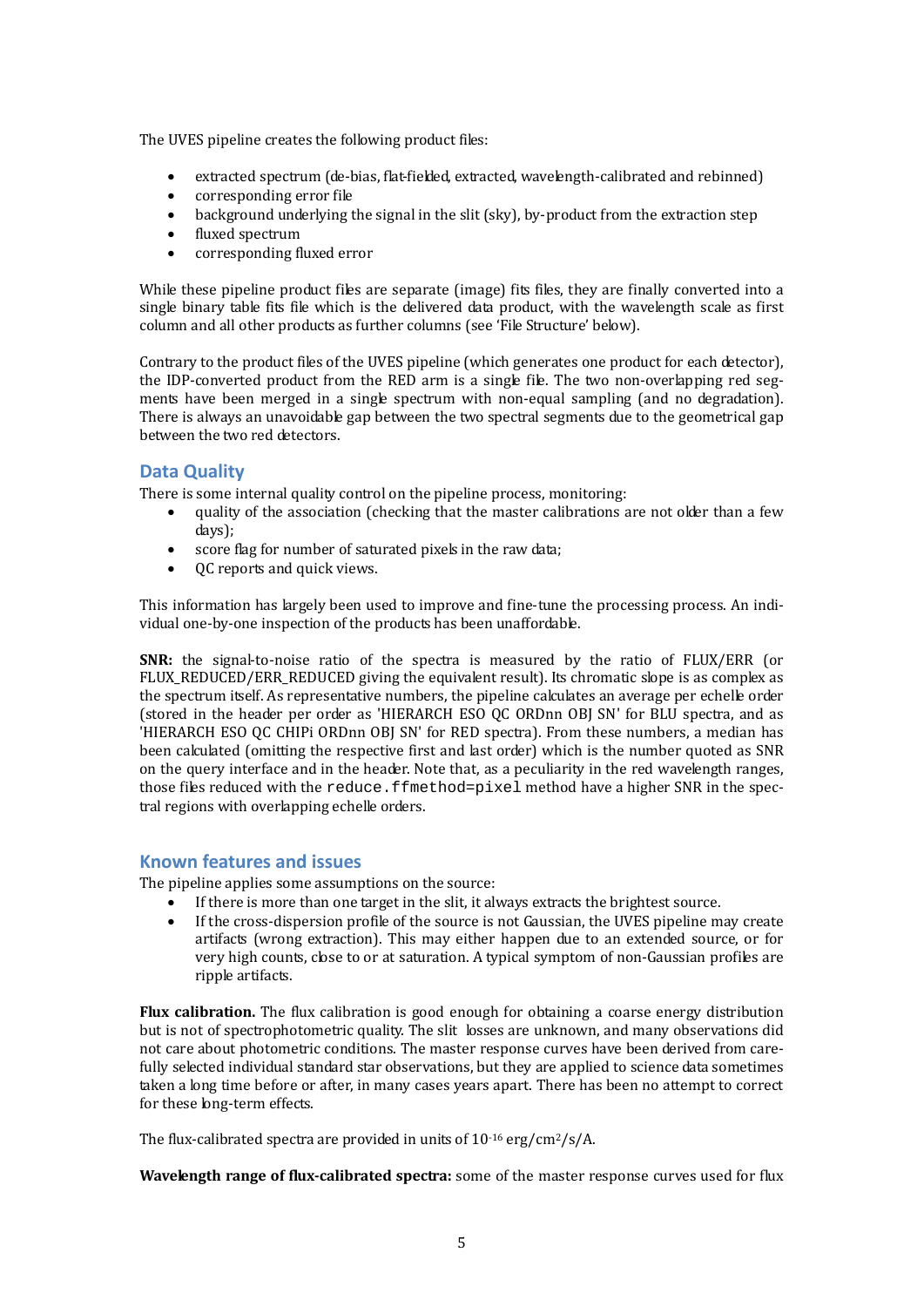c alibration have the initial and the final 25 Angstrom cut off, hence the flux‐calibrated spectra h ave a slightly smaller wavelength range than the extracted ones.

**Spectral gaps.** For spectra of the RED arm, increasingly larger gaps occur beyond about 880 nm, related to the 'pixel' flat fielding algorithm. These gaps would be much smaller with the 'extract' algorithm which however has strong artifacts from the fringes in the flat field. It was felt that the spectral gaps are of minor impact in general. An investigator interested in the spectral information in those gaps might want to manually reduce the data with the 'extract' method.

<span id="page-5-0"></span>**Flatfield signatures:** in particular the 346 nm spectra have relatively strong signature of the flat field extraction (repeating ondulations on the scale of one echelle order)9.

Quite rarely, the 860 REDU spectra have flat-field related artifacts at the begin of echelle orders, right after the order gaps9.

Find more documentation about features and issues on-line<sup>[9](#page-5-0)</sup>.

## **Data Format**

#### **Files Types**

There exist three different file types, depending on the reduction level (flux calibrated or not) and on the product category:

| ORIGFILE<br>names starting<br>with | product category<br>PRO.CATG                                      | Description                                                                      |
|------------------------------------|-------------------------------------------------------------------|----------------------------------------------------------------------------------|
| UV_SFLX                            | FLUXCAL_SCI_POINT_ <arm></arm>                                    | flux-calibrated product (arm=RED or BLU)                                         |
| UV_SRED<br><b>UV_SREA</b>          | RED_SCI_POINT_ <arm><br/>same, for absorption-cell<br/>data</arm> | extracted and wavelength-calibrated (but un-<br>fluxed) product (arm=RED or BLU) |

The following naming convention applies to the ORIGFILE product name:

 e.g. UV\_SFLX\_58146\_2001-09-13T09:12:30.326\_RED564d1\_2x2\_21.fits has the components:

| <b>ORIGFILE</b><br>component<br> | UV   | SFLX                                                                              | 58146 | $2001 - 09 -$<br>13T09:12:30<br>.326                 | RED564d1 2x2 21.fits                                                                                                                                                                                                                                        |
|----------------------------------|------|-----------------------------------------------------------------------------------|-------|------------------------------------------------------|-------------------------------------------------------------------------------------------------------------------------------------------------------------------------------------------------------------------------------------------------------------|
| refers to                        | UVES | product<br>type (SFLX<br>or SRED<br>or SREA,<br>where S<br>stands for<br>science) | OB ID | timestamp of<br>raw file<br>acquisition/<br>archival | setup string: RED or BLU for the<br>arm; 564: central wavelength in<br>nm; d1/d2/re/bl: d1/d2 for the<br>use of both arms, with dichroic<br>filters 1 or 2; re/bl for use of the<br>red or blue arm only; 2x2:<br>binning; 21: slit width $(=2.1)$<br>arcs) |

<sup>9</sup> Find examples under [http://www.eso.org/observing/dfo/quality/PHOENIX/UVES\\_ECH/processing.html#features](http://www.eso.org/observing/dfo/quality/PHOENIX/UVES_ECH/processing.html#features)